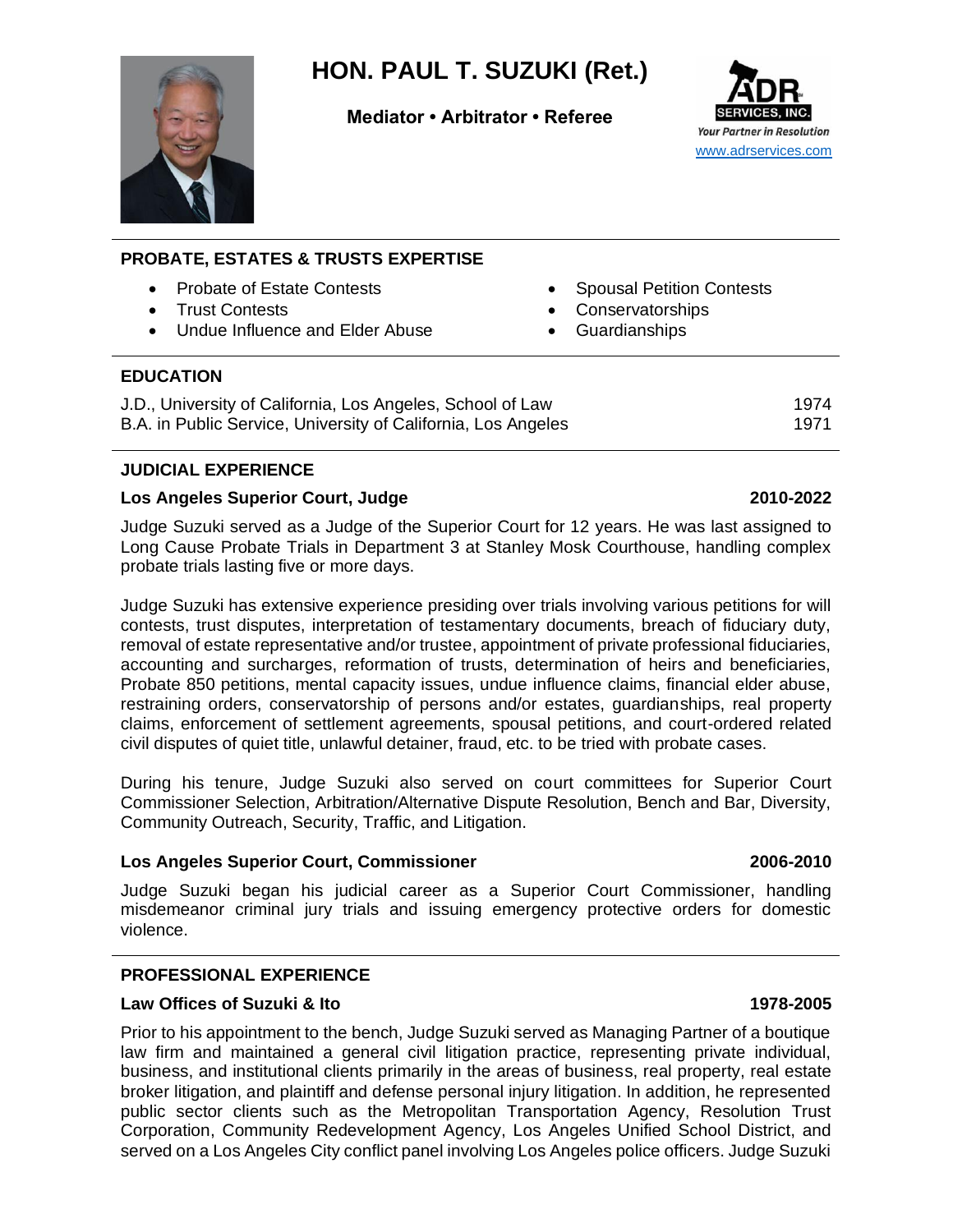has conducted numerous jury and non-jury trials and has argued successfully twice before the California Supreme Court.

# **Legal Aid Foundations of Long Beach and Riverside 1975-1978**

Upon obtaining his J.D. from UCLA School of Law, Judge Suzuki began his legal career working as a poverty law lawyer, providing legal services to indigent persons.

# **COMMUNITY ACTIVITIES**

## **Asian Business Association 1984-2000**

Judge Suzuki is a native of Los Angeles, having been born in East Los Angeles and raised in South Central Los Angeles. During World War II, his parents were incarcerated in an internment camp in Wyoming. After leaving the camp, the family moved back to Los Angeles and opened a dry cleaner business in South Central, which also served as the family home. After opening his own law firm, Judge Suzuki joined the Asian Business Association in 1984 and was a member of the Board of Directors for 13 years, serving as President in 1992 and Chairperson of the Corporate Advisory Committee in 1993. The Asian Business Association worked with major public corporations and government entities to create strategic business relationships for Asian-owned businesses throughout Southern California.

During the Los Angeles Civil Unrest of 1992, Judge Suzuki worked tirelessly to organize forums between the Black Business Association and Asian Business Association, known as Unity Meetings, to improve relations between the two ethnic business communities. The annual Unity Forum eventually expanded to include the Latin Business Association and women business owners groups.

# **Federal Judicial Advisory Committee 1997-1999**

Member of 10-person U.S. State Senator Committee to assist in selecting Federal District Court Judges.

# **City of Los Angeles, Salary Review Commission 1982**

Appointed by Chairperson of the Los Angeles City Council to review and make recommendations regarding the salary of the Mayor of Los Angeles, City Council, and City Attorney.

## **Optimist International, Secretary 1979-1981**

### **Boy Scouts, Troop 764, Assistant Scout Master**

### **HONORS AND AWARDS**

Appointment Committee

| Friends of Ballona Wetlands, Volunteer Award                                      | 2003 |
|-----------------------------------------------------------------------------------|------|
| Letter of Appreciation from Senator Barbara Boxer for service on Federal Judicial | 1999 |

Who's Who, Honored Professional in Executives and Business 1998

Asian Business Association, Member of the Year 1995

Various Certificates of Appreciation and Recognition for community work done during the 1992 Los Angeles Civil Unrest, from Senator Barbara Boxer; U.S. Congresspersons Howard Berman, Lucile Roybal-Allard, Maxine Waters, Estaban Torres, Walter Tucker III; State Treasurer Matt Fong; Los Angeles County Supervisors Mike Antonovich, Gloria Molina, Yvonne Burke, Zev Yarslavsky, Deane Dana; Los Angeles City Council Members Mark Ridley Thomas, Rita Walters, Jackie Goldberg, 1995